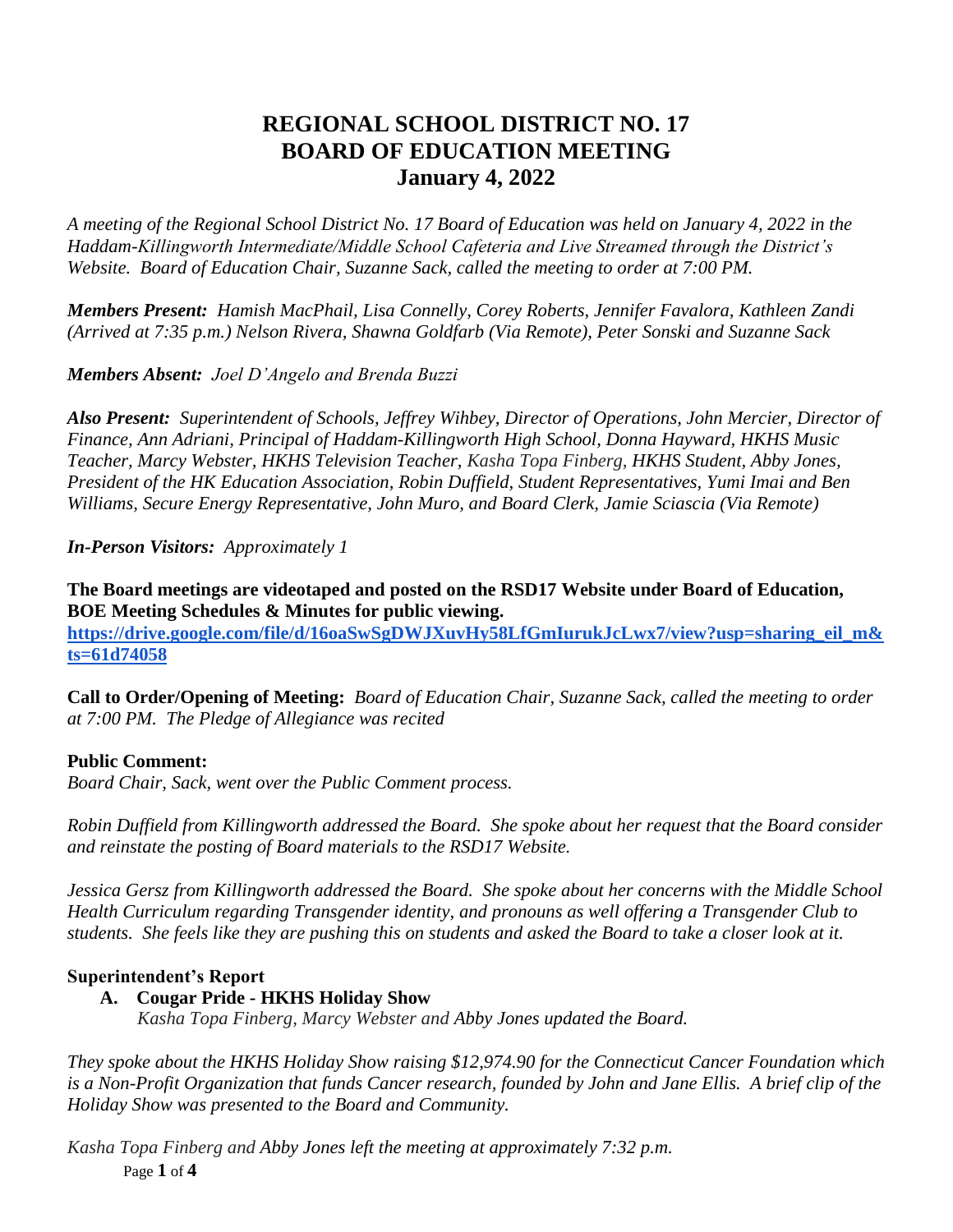#### **B. School Updates:**

*Superintendent Wihbey updated the Board. He spoke about the changes that came from the State Level, and briefly spoke about how the District doesn't have control over the removal of masks at this time. He spoke about the amount of Quarantine time being reduced from 10 days to 5, Screen and Stay being on Pause, and the removal of Contract Tracing. Further, Superintendent Wihbey spoke about the spreading of the Omicron variant, and spoke about how the school is a safest place to be due to the mitigation strategies that are in place. Lastly, he spoke about how the District received Covid Kits and Masks.* 

#### **Report from Student Representatives:**

*They spoke about Winter Sports being in full swing, HKHS holding School Safety Assembles, Next Monday they are holding incoming Freshman Class Orientation, Names can Really Hurt Assembly sponsored by the Anti-Defamation League funded by Youth and Family Services scheduled for March 2022.*

*Student Representatives, Yumi Iami and Ben Williams, left the meeting at approximately 7:28 p.m.*

### **Board Committee Reports and Future Meetings**

- **A. Facilities Subcommittee** 
	- **Lighting Proposal**

*Peter Sonski updated the Board. He spoke about how the Facilities Subcommittee and Finance Subcommittee met last evening proposing a replacement for all of the lighting in the Intermediate/Middle School Building due to the age of the lights and not being energy efficient. Peter went over the Project Plan, Project Cost and Project Savings. Representative John Muro, from Secure Energy, went over the Project details in length as well as Eversource Incentives/Savings of the Project, Project Plan, Start Date and Completion Date.*

*Peter Sonski MOVED and Hamish MacPhail SECONDED a motion to have RSD17, pending legal review, approve the Letter of Agreement with EverSource to complete an LED replacement of all of the light fixtures in the Haddam-Killingworth Intermediate/Middle School.*

*Motion unanimously passed by Way of Voice Votes.*

|               |                     |  | Kathleen Zandi YES $\sqrt{}$ NO A Shawna Goldfarb YES $\sqrt{}$ | NO.        |  |
|---------------|---------------------|--|-----------------------------------------------------------------|------------|--|
| Peter Sonski  | YES ·<br>$\sqrt{ }$ |  | NO A Jennifer Favalora YES                                      | NO.        |  |
| Lisa Connelly |                     |  | $YES \sqrt NO$ A Dr. Nelson Rivera YES                          | NO.        |  |
| Joel D'Angelo | Absent              |  | Hamish MacPhail YES $\sqrt{}$                                   | NO.        |  |
| Brenda Buzzi  | Absent              |  | Corey Roberts                                                   | YES<br>NO. |  |
|               |                     |  | Suzanne Sack                                                    | YES<br>NО  |  |

### **B. Strategic Planning Subcommittee**

 **● Upcoming Board Workshops for Strategic Planning District Mission**

*Board Vice-Chair, Favalora, updated the Board. She spoke about the Strategic Workshop that will be held on Saturday, January 8, 2022 and what it entails. Board Chair, Sack, gave a reminder to Board Members to review the materials once received prior to the Workshop.*

### **Board Liaison Reports:**

- **A. Haddam Board of Selectmen (if applicable)** *No Report.*
- **B. Killingworth Board of Selectmen (if applicable)**

Page **2** of **4**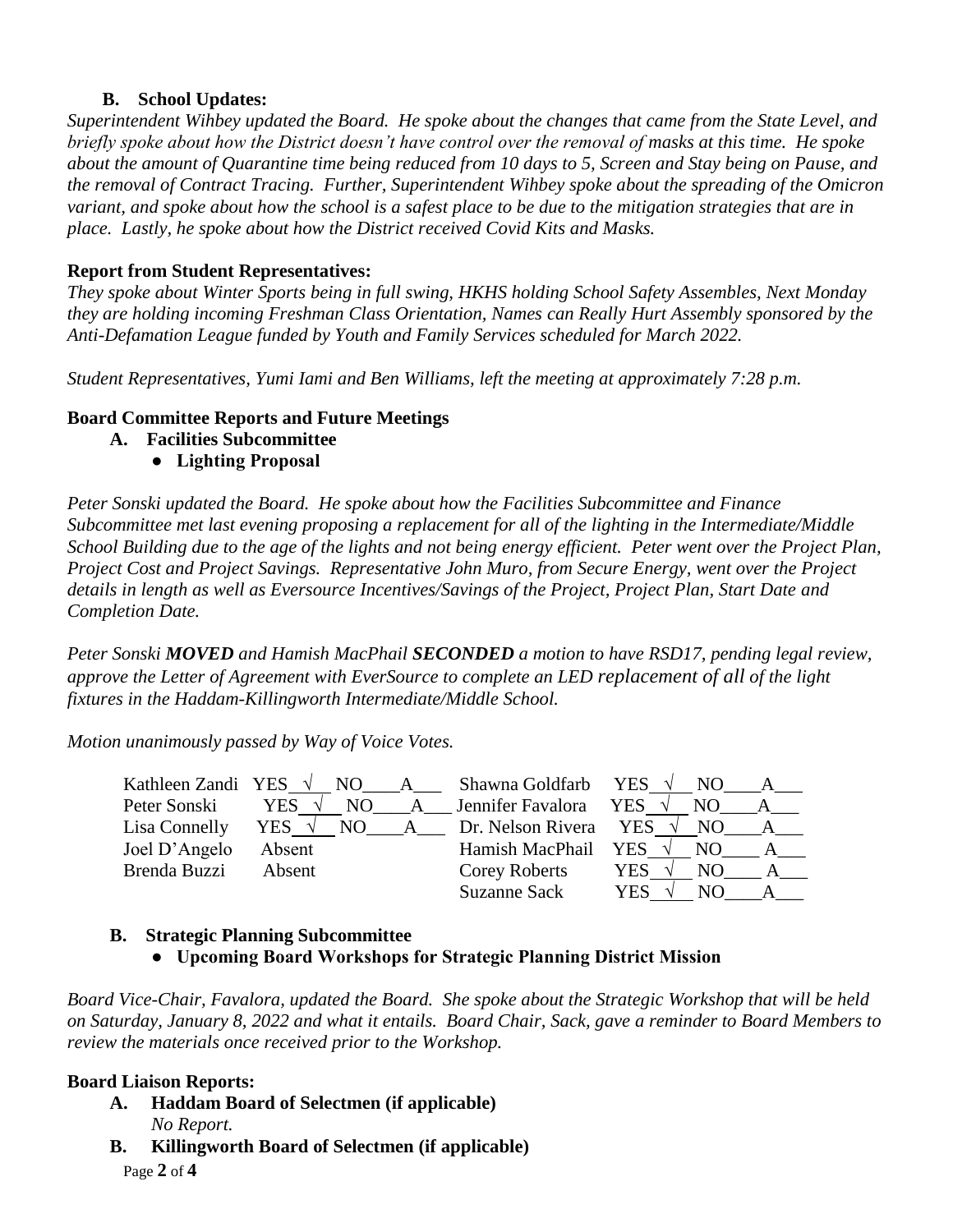*No Report.*

**Consent Agenda:**

- **A. Approval of Minutes for the December 7, 2021 Board of Education Meeting**
- **B. Approval of Minutes for the December 21, 2021 Board of Education – Education Session Meeting**
- **C. Approval of a donation in the amount of \$500.00 from the Killingworth Senior Club to be deposited into our Student Activity Account. Submitted by Dennis Reed, Principal of Killingworth Elementary School**
- **D. Personnel Report**
- **E. Enrollment Report**

*Board Chair, Sack, stated that the Personnel and Enrollment Report is now appearing under the Consent Agenda when Superintendent Wihbey doesn't have anything further to update on either report.*

*Peter Sonski MOVED and Nelson Rivera SECONDED a motion to approve the Consent Agenda as presented with gratitude.*

*Motion unanimously passed by Way of Voice Votes.*

| Kathleen Zandi | YES                   | Shawna Goldfarb YES $\sqrt{}$   | NO.               |
|----------------|-----------------------|---------------------------------|-------------------|
| Peter Sonski   | <b>YES</b>            | Jennifer Favalora               | <b>YES</b><br>NO. |
| Lisa Connelly  | YES $\sqrt{ }$<br>NO. | Dr. Nelson Rivera YES $\sqrt{}$ | NO.               |
| Joel D'Angelo  | Absent                | Hamish MacPhail                 | <b>YES</b><br>NO. |
| Brenda Buzzi   | Absent                | Corey Roberts                   | YES.<br>NO.       |
|                |                       | Suzanne Sack                    | YES<br>NO.        |

### **New Business:**

# **A. Proposal for HKHS Overnight Music Trip to Boston 4/21/2023 - 4/22/2023**

*Marcy Webster updated the Board. She outlined the Trips Details, Date of Trip, Use of Perkins Travel Company and Percentage Rate of Students Attending. The Trip will be held in April of 2023.*

*Kathy Zandi MOVED and Lisa Connelly SECONDED a motion to approve the HKHS Overnight Music Trip to Boston from April 21, 2023 returning April 22, 2023 as presented.*

*Motion unanimously passed by Way of Voice Votes.*

| Kathleen Zandi | YES $\sqrt{}$  |     |   | NO A Shawna Goldfarb YES |            | NO. | $\mathbf{A}$ |
|----------------|----------------|-----|---|--------------------------|------------|-----|--------------|
| Peter Sonski   | YES            | NO. | A | Jennifer Favalora        | YES        | NO. |              |
| Lisa Connelly  | YES $\sqrt{ }$ | NO. |   | A Dr. Nelson Rivera YES  |            | NO. |              |
| Joel D'Angelo  | Absent         |     |   | Hamish MacPhail          | <b>YES</b> | NO. |              |
| Brenda Buzzi   | Absent         |     |   | Corey Roberts            | YES        | NO. |              |
|                |                |     |   | Suzanne Sack             | YES        |     |              |

*Principal Donna Hayward and Marcy Webster left the meeting at approximately 8:18 p.m.* 

*Peter Sonki MOVED and Kathy Zandi SECONDED a motion to enter into Executive Session regarding a Personnel matter and to invite Superintendent Wihbey into the meeting.*